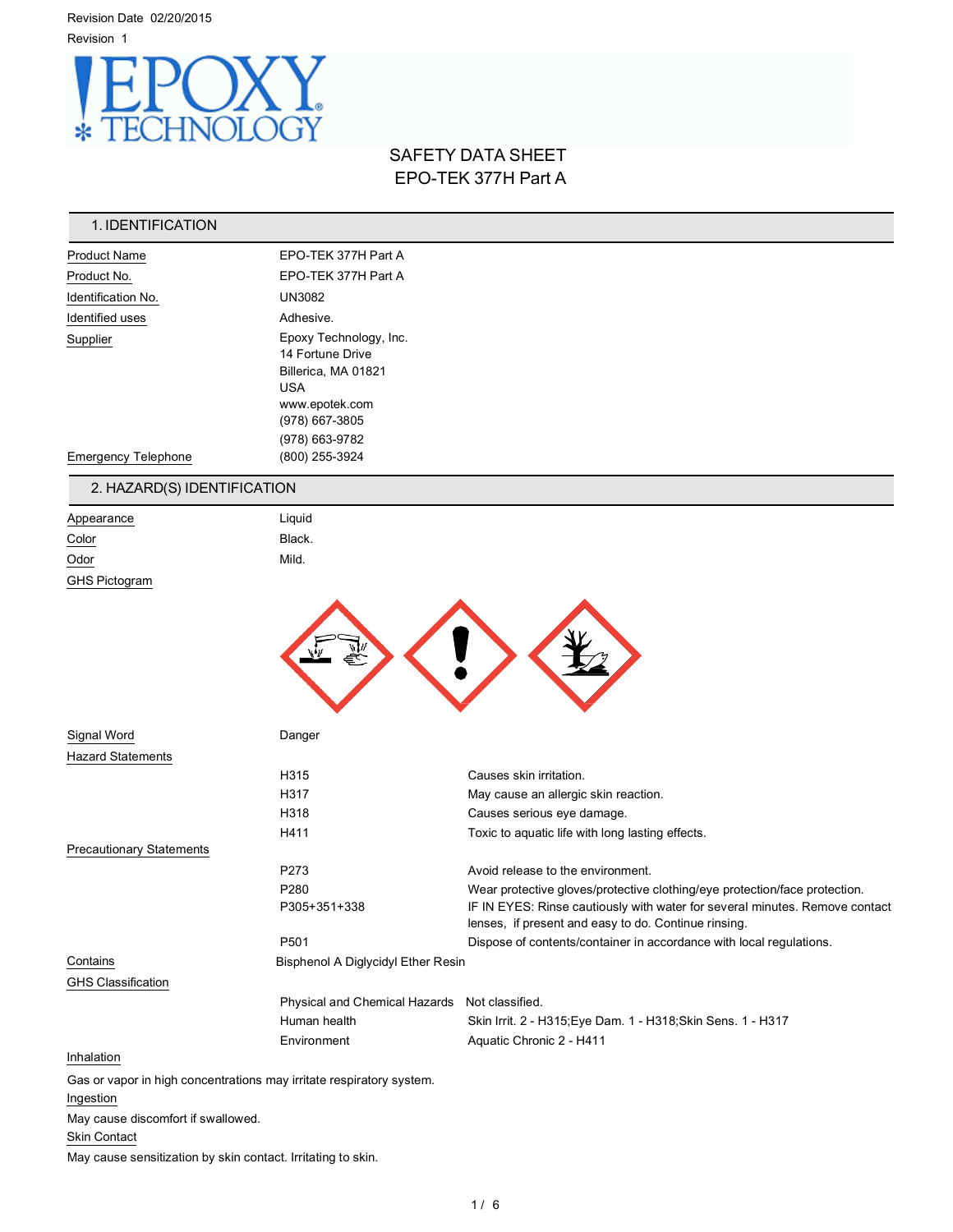### Eye Contact

# EPO-TEK 377H Part A

Risk of serious damage to eyes. Extreme irritation of eyes and mucous membranes, including burning and tearing.

### 3. COMPOSITION/INFORMATION ON INGREDIENTS

Bisphenol A Diglycidyl Ether Resin 30-60%

CAS No.: 25085-99-8 EC No.: GHS Classification

Skin Irrit. 2 - H315; Eye Irrit. 2 - H319; Skin Sens. 1 - H317; Aquatic Chronic 2 - H411

Reactive Diluent 10-30%

CAS No.: Proprietary EC No.: Proprietary

#### GHS Classification

Acute Tox. 4 - H302; Acute Tox. 4 - H312; Acute Tox. 4 - H332; Skin Irrit. 2 - H315; Eye Dam. 1 - H318; Skin Sens. 1 - H317

### 4. FIRST-AID MEASURES

### Description of first aid measures

#### Inhalation

Move the exposed person to fresh air at once. Rinse nose and mouth with water. Get medical attention if any discomfort continues.

#### Ingestion

NEVER MAKE AN UNCONSCIOUS PERSON VOMIT OR DRINK FLUIDS! Rinse mouth thoroughly. Get medical attention if any discomfort continues.

#### Skin Contact

Remove affected person from source of contamination. Remove contaminated clothing. Wash the skin immediately with soap and water. Get medical attention if any discomfort continues.

#### Eye Contact

Remove victim immediately from source of exposure. Make sure to remove any contact lenses from the eyes before rinsing. Promptly wash eyes with plenty of water while lifting the eye lids. Continue to rinse for at least 15 minutes and get medical attention.

### Most important symptoms and effects, both acute and delayed

### Inhalation

Inhalation of dusts during cutting, grinding or sanding of this product may cause irritation of the respiratory tract.

Ingestion

May cause discomfort if swallowed.

#### Skin Contact

Skin irritation. Allergic rash.

### Eye Contact

Extreme irritation of eyes and mucous membranes, including burning and tearing. Corneal damage.

Indication of any immediate medical attention and special treatment needed

### Notes To The Physician

Treat Symptomatically.

### 5. FIRE-FIGHTING MEASURES

### Flash point (°C) 93

### Extinguishing Media

Fire can be extinguished using: Dry chemicals. Foam. Water spray.

Hazardous combustion products

Thermal decomposition or combustion may liberate carbon oxides and other toxic gases or vapors.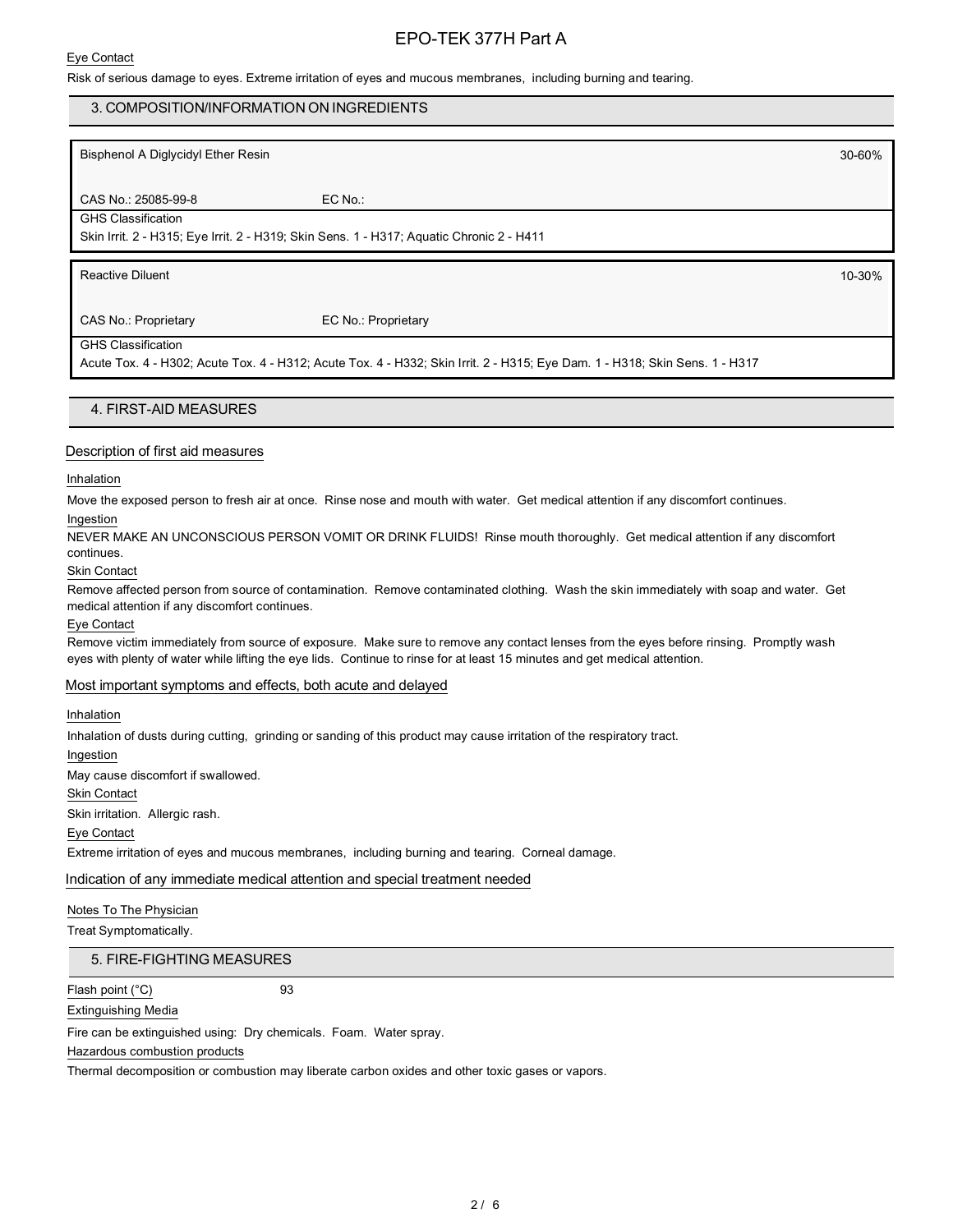### Special Fire Fighting Procedures

Avoid breathing fire vapors. Water spray should be used to cool containers.

#### Protective Equipment For Fire-Fighters

Self-contained breathing apparatus and full protective clothing must be worn in case of fire.

# 6. ACCIDENTAL RELEASE MEASURES

### Personal Precautions

Wear protective clothing as described in Section 8 of this material safety data sheet.

Environmental Precautions

Do not discharge onto the ground or into water courses. Avoid release to the environment.

#### Spill Clean Up Methods

Stop leak if possible without risk. Absorb in vermiculite, dry sand or earth and place into containers. Flush with plenty of water to clean spillage area. Do not contaminate water sources or sewer.

### Reference to other sections

For personal protection, see section 8.

## 7. HANDLING AND STORAGE

### **Handling**

Avoid spilling, skin and eye contact. Keep away from heat, sparks and open flame. Do not eat, drink or smoke when using the product. Observe good chemical hygiene practices.

Storage

Store at moderate temperatures in dry, well ventilated area. Keep container tightly sealed when not in use.

Storage Class

Chemical storage.

Specific end use(s)

The identified uses for this product are detailed in Section 1.2.

## 8. EXPOSURE CONTROLS/PERSONAL PROTECTION

Protective Equipment



Process Conditions Provide eyewash station. Engineering Measures

Provide adequate general and local exhaust ventilation.

# Respiratory Equipment

No specific recommendation made, but respiratory protection may still be required under exceptional circumstances when excessive air contamination exists. If ventilation is insufficient, suitable respiratory protection must be provided.

Hand Protection

Use protective gloves made of: Impermeable material.

Eye Protection

Wear tight-fitting goggles or face shield.

Other Protection

Wear appropriate clothing to prevent any possibility of skin contact.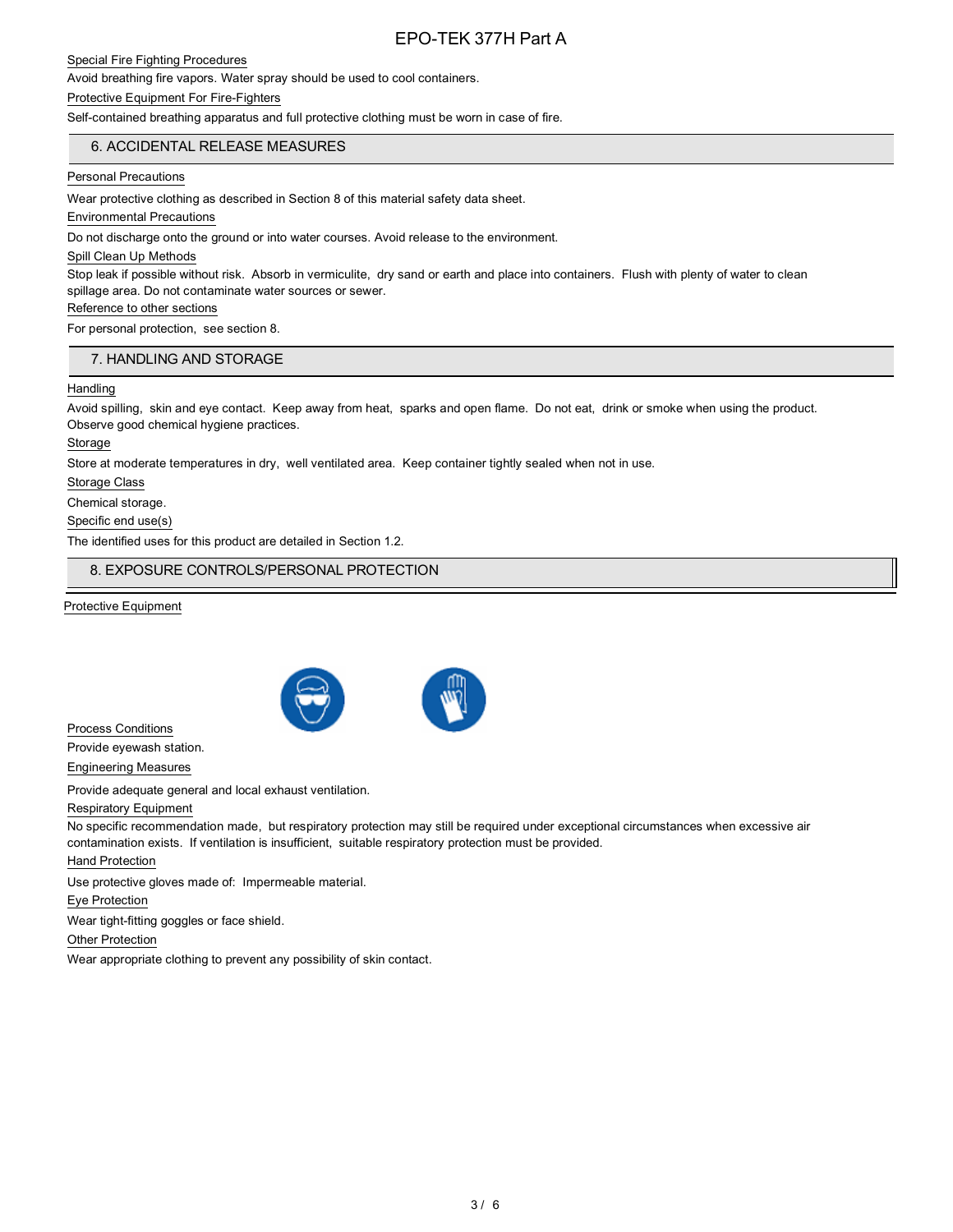### Hygiene Measures

DO NOT SMOKE IN WORK AREA! Wash hands at the end of each work shift and before eating, smoking and using the toilet. Promptly remove any clothing that becomes contaminated. Use appropriate skin cream to prevent drying of skin. When using do not eat, drink or smoke.

### 9. PHYSICAL AND CHEMICAL PROPERTIES

| Appearance                | Liquid                |
|---------------------------|-----------------------|
| Color                     | Black.                |
| Odor                      | Mild.                 |
| Solubility                | Insoluble in water    |
| Evaporation rate          | <buac< td=""></buac<> |
| Flash point $(^{\circ}C)$ | 93                    |

### 10. STABILITY AND REACTIVITY

**Reactivity** 

Reaction with: Acids. Alkalis. Strong oxidizing agents. **Stability** Stable under normal temperature conditions. Hazardous Polymerisation Will not polymerise. Conditions To Avoid Avoid excessive heat for prolonged periods of time. Avoid heat, flames and other sources of ignition. Materials To Avoid Strong oxidizing substances. Strong acids. Strong alkalis. Hazardous Decomposition Products Fire creates: Carbon monoxide (CO). Carbon dioxide (CO2).

### 11. TOXICOLOGICAL INFORMATION

Toxicological Information on Ingredients:

Bisphenol A Diglycidyl Ether Resin (CAS: 25085-99-8)

Toxic Dose 1 - LD 50 >15, 000 mg/kg (oral, rat) Toxic Dose 2 - LD 50 >23, 000 mg/kg (dermal, rabbit)

Reactive Diluent (CAS: Proprietary)

Toxic Dose 1 - LD 50 1, 163 mg/kg (oral, rat) Toxic Dose 2 - LD 50 1, 130 mg/kg (dermal, rabbit)

### 12. ECOLOGICAL INFORMATION

### Ecotoxicity

Toxic to aquatic organisms, may cause long-term adverse effects in the aquatic environment.

Acute Fish Toxicity Very toxic to aquatic organisms. **Degradability** No data available. Bioaccumulative potential No data available on bioaccumulation. Mobility: The product has poor water-solubility. Other adverse effects Not known.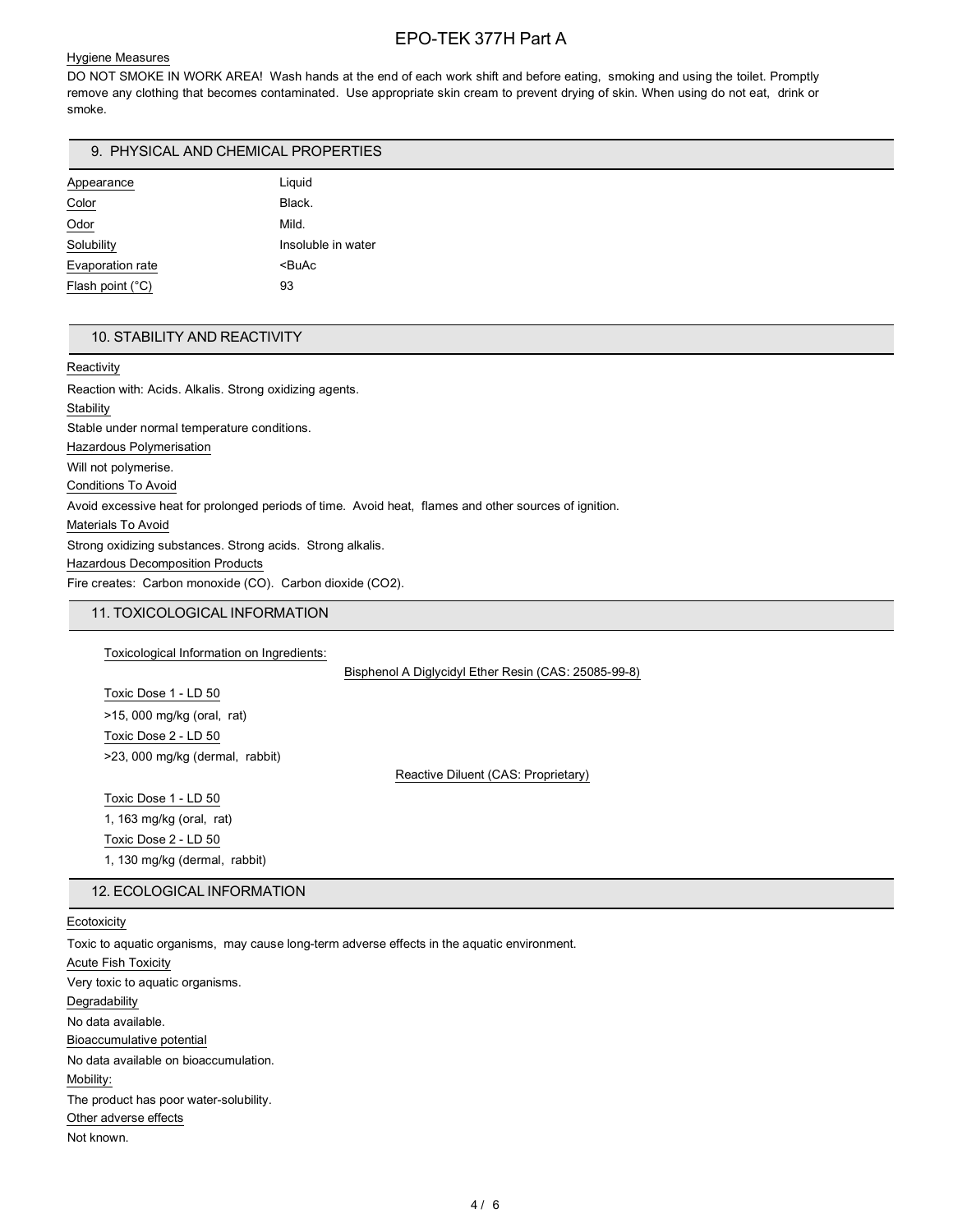# 13. DISPOSAL CONSIDERATIONS

# Disposal Methods

Dispose of waste and residues in accordance with local authority requirements.

| 14. TRANSPORT INFORMATION       |                                                                                          |
|---------------------------------|------------------------------------------------------------------------------------------|
| UN No. (DOT/TDG)                | <b>UN3082</b>                                                                            |
| UN No. (IMDG)                   | 3082                                                                                     |
| UN No. (ICAO)                   | 3082                                                                                     |
| DOT Proper Shipping Name        | ENVIRONMENTALLY HAZARDOUS SUBSTANCE, LIQUID, N.O.S. (Bisphenol A Diglycidyl Ether Resin) |
| <b>TDG Proper Shipping Name</b> | ENVIRONMENTALLY HAZARDOUS SUBSTANCE, LIQUID, N.O.S. (Bisphenol A Diglycidyl Ether Resin) |
| DOT Hazard Class                |                                                                                          |
| 9                               |                                                                                          |
| DOT Hazard Label                |                                                                                          |
| Class 9                         |                                                                                          |
| <b>TDG Class</b>                | 9                                                                                        |
| TDG Label(s)                    | 9                                                                                        |
| <b>IMDG Class</b>               | 9                                                                                        |
| <b>ICAO Class</b>               | 9                                                                                        |
| <b>Transport Labels</b>         |                                                                                          |



| DOT Pack Group         | ш |
|------------------------|---|
| <b>IMDG Pack Group</b> | Ш |
| Air Pack Group         | ш |

Environmentally Hazardous Substance/Marine Pollutant



EMS F-A, S-F

# 15. REGULATORY INFORMATION

## US Federal Regulations

SARA Section 302 Extremely Hazardous Substances Tier II Threshold Planning Quantities None of the ingredients are listed. CERCLA/Superfund, Hazardous Substances/Reportable Quantities (EPA) None of the ingredients are listed. SARA Extremely Hazardous Substances EPCRA Reportable Quantities None of the ingredients are listed. SARA 313 Emission Reporting None of the ingredients are listed.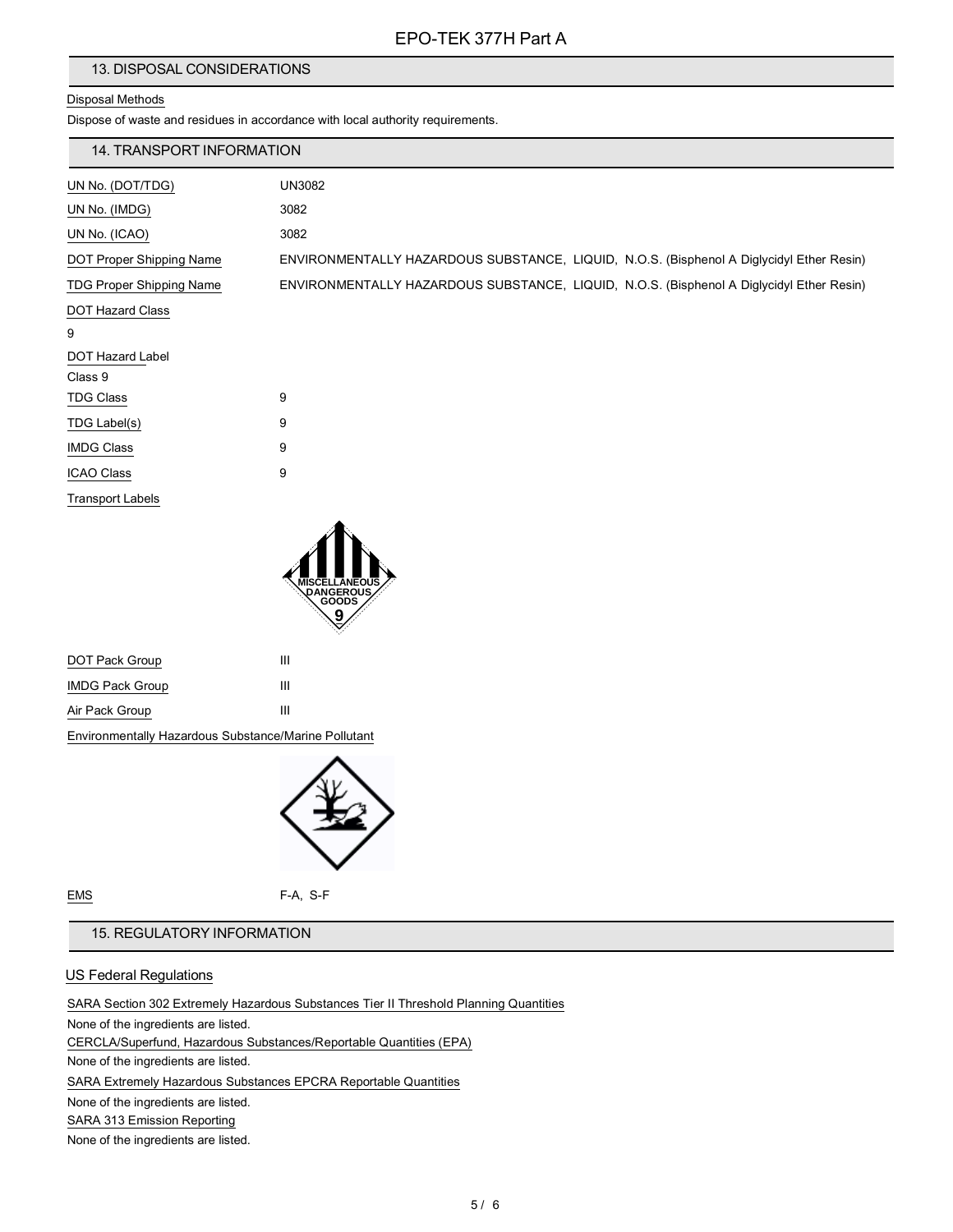CAA Accidental Release Prevention None of the ingredients are listed. OSHA Highly Hazardous Chemicals None of the ingredients are listed.

### US State Regulations

California Proposition 65 Carcinogens and Reproductive Toxins None of the ingredients are listed. California Air Toxics "Hot Spots" (A-I) None of the ingredients are listed. California Air Toxics "Hot Spots" (A-II) None of the ingredients are listed. Massachusetts "Right To Know" List None of the ingredients are listed. Rhode Island "Right To Know" List None of the ingredients are listed. Minnesota "Right To Know" List None of the ingredients are listed. New Jersey "Right To Know" List None of the ingredients are listed. Pennsylvania "Right To Know" List None of the ingredients are listed. International Inventories EU - EINECS/ELINCS At least one ingredient is not listed. Canada – DSL/NDSL All ingredients are listed or exempt. US - TSCA All ingredients are listed or exempt. US – TSCA 12(b) Export Notification None of the ingredients are listed. Australia - AICS All ingredients are listed or exempt. Japan – MITI At least one ingredient is not listed. Korea - KECI All ingredients are listed or exempt. China - IECSC All ingredients are listed or exempt. Philippines – PICCS All ingredients are listed or exempt.

# 16. OTHER INFORMATION

Revision Date 02/20/2015 Revision 1

#### Disclaimer

Information contained in this publication or as otherwise supplied to Users is believed to be accurate and is given in good faith, but it is for the Users to satisfy themselves of the suitability of the product for their own particular purpose. Epoxy Technology, Inc. gives no warranty as to the fitness of the product for any particular purpose and any implied warranty or condition (statutory or otherwise) is excluded except to the extent that exclusion is prevented by law Epoxy Technology, Inc. accepts no liability for loss or damage (other than that arising from death or personal injury caused by defective product, if proved resulting from reliance on this information. Freedom under Patents, Copyright and Designs cannot be assumed.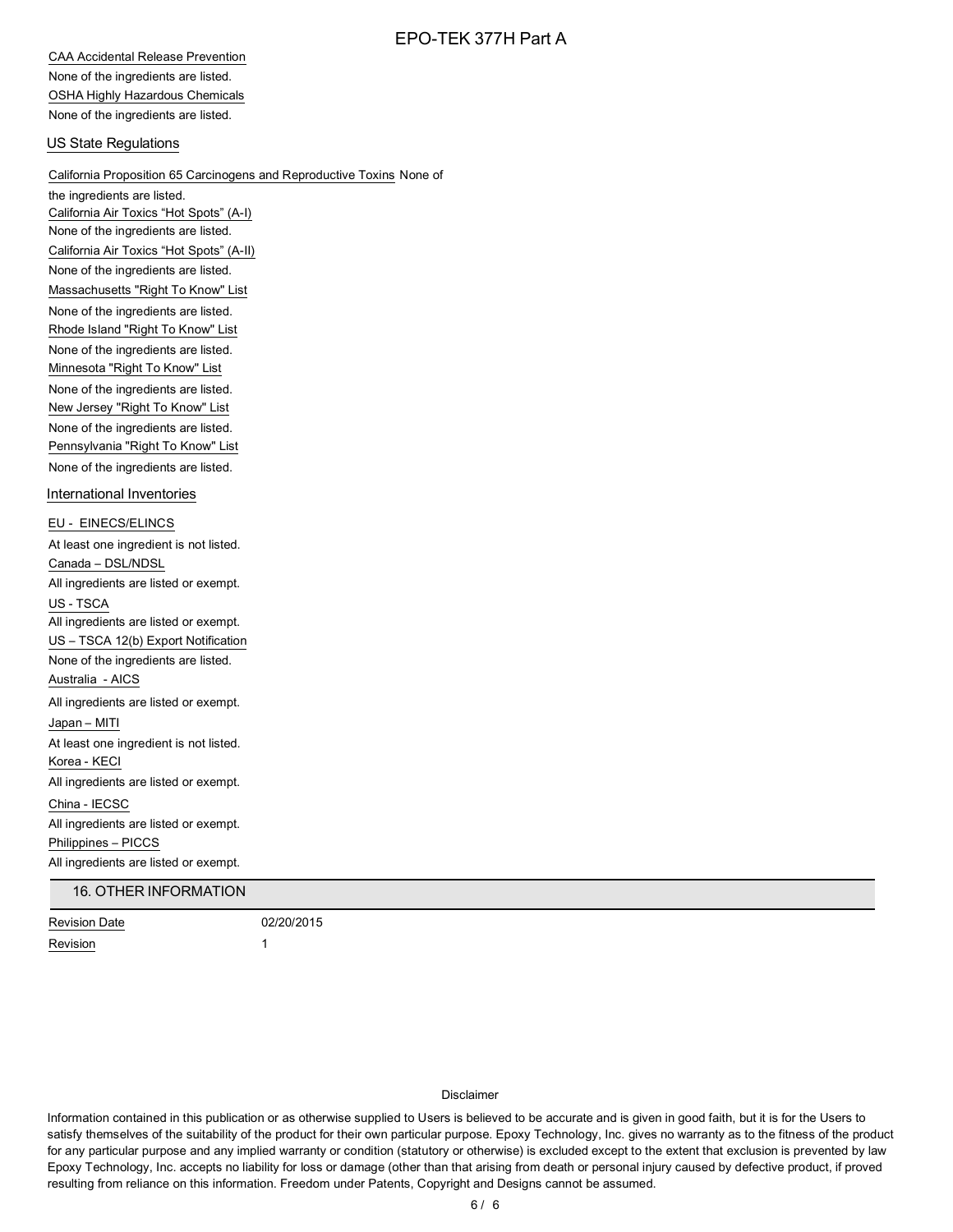Revision Date 02/20/2015 Revision 1



# SAFETY DATA SHEET EPO-TEK 377H Part B

| 1. IDENTIFICATION                                                                                      |                                                                                 |                                                                                                                 |
|--------------------------------------------------------------------------------------------------------|---------------------------------------------------------------------------------|-----------------------------------------------------------------------------------------------------------------|
| <b>Product Name</b>                                                                                    | EPO-TEK 377H Part B                                                             |                                                                                                                 |
| Product No.                                                                                            | EPO-TEK 377H Part B                                                             |                                                                                                                 |
| Supplier                                                                                               | Epoxy Technology, Inc.<br>14 Fortune Drive<br>Billerica, MA 01821<br><b>USA</b> |                                                                                                                 |
|                                                                                                        | www.epotek.com                                                                  |                                                                                                                 |
|                                                                                                        | (978) 667-3805<br>(978) 663-9782                                                |                                                                                                                 |
| <b>Emergency Telephone</b>                                                                             | (800) 255-3924                                                                  |                                                                                                                 |
| 2. HAZARD(S) IDENTIFICATION                                                                            |                                                                                 |                                                                                                                 |
| Appearance                                                                                             | Liquid                                                                          |                                                                                                                 |
| Color                                                                                                  | Black.                                                                          |                                                                                                                 |
| Odor                                                                                                   | Mild.                                                                           |                                                                                                                 |
| GHS Pictogram                                                                                          |                                                                                 |                                                                                                                 |
|                                                                                                        |                                                                                 |                                                                                                                 |
| Signal Word                                                                                            | Danger                                                                          |                                                                                                                 |
| <b>Hazard Statements</b>                                                                               |                                                                                 |                                                                                                                 |
|                                                                                                        | H317                                                                            | May cause an allergic skin reaction.                                                                            |
|                                                                                                        | H318                                                                            | Causes serious eye damage.                                                                                      |
| <b>Precautionary Statements</b>                                                                        | H334                                                                            | May cause allergy or asthma symptoms or breathing difficulties if inhaled.                                      |
|                                                                                                        | P280                                                                            | Wear protective gloves/protective clothing/eye protection/face protection.                                      |
|                                                                                                        | P285                                                                            | In case of inadequate ventilation wear respiratory protection.                                                  |
|                                                                                                        | P305+351+338                                                                    | IF IN EYES: Rinse cautiously with water for several minutes. Remove contact                                     |
|                                                                                                        |                                                                                 | lenses, if present and easy to do. Continue rinsing.                                                            |
|                                                                                                        | P310                                                                            | Immediately call a POISON CENTER or doctor/physician.                                                           |
|                                                                                                        | P342+311                                                                        | If experiencing respiratory symptoms: Call a POISON CENTER or<br>doctor/physician.                              |
|                                                                                                        | P501                                                                            | Dispose of contents/container in accordance with local regulations.                                             |
| Contains                                                                                               | Phthalic Anhydride                                                              |                                                                                                                 |
| <b>GHS Classification</b>                                                                              |                                                                                 |                                                                                                                 |
|                                                                                                        | Physical and Chemical Hazards Not classified.                                   |                                                                                                                 |
|                                                                                                        | Human health                                                                    | Eye Dam. 1 - H318; Resp. Sens. 1 - H334; Skin Sens. 1 - H317                                                    |
| Inhalation                                                                                             | Environment                                                                     | Not classified.                                                                                                 |
|                                                                                                        |                                                                                 |                                                                                                                 |
| May cause sensitization by inhalation.<br>Ingestion                                                    |                                                                                 |                                                                                                                 |
| May cause discomfort if swallowed.                                                                     |                                                                                 |                                                                                                                 |
| Skin Contact                                                                                           |                                                                                 |                                                                                                                 |
| May cause sensitization by skin contact. Prolonged contact may cause redness, irritation and dry skin. |                                                                                 |                                                                                                                 |
| Eye Contact                                                                                            |                                                                                 |                                                                                                                 |
|                                                                                                        |                                                                                 | Risk of serious damage to eyes. Extreme irritation of eyes and mucous membranes, including burning and tearing. |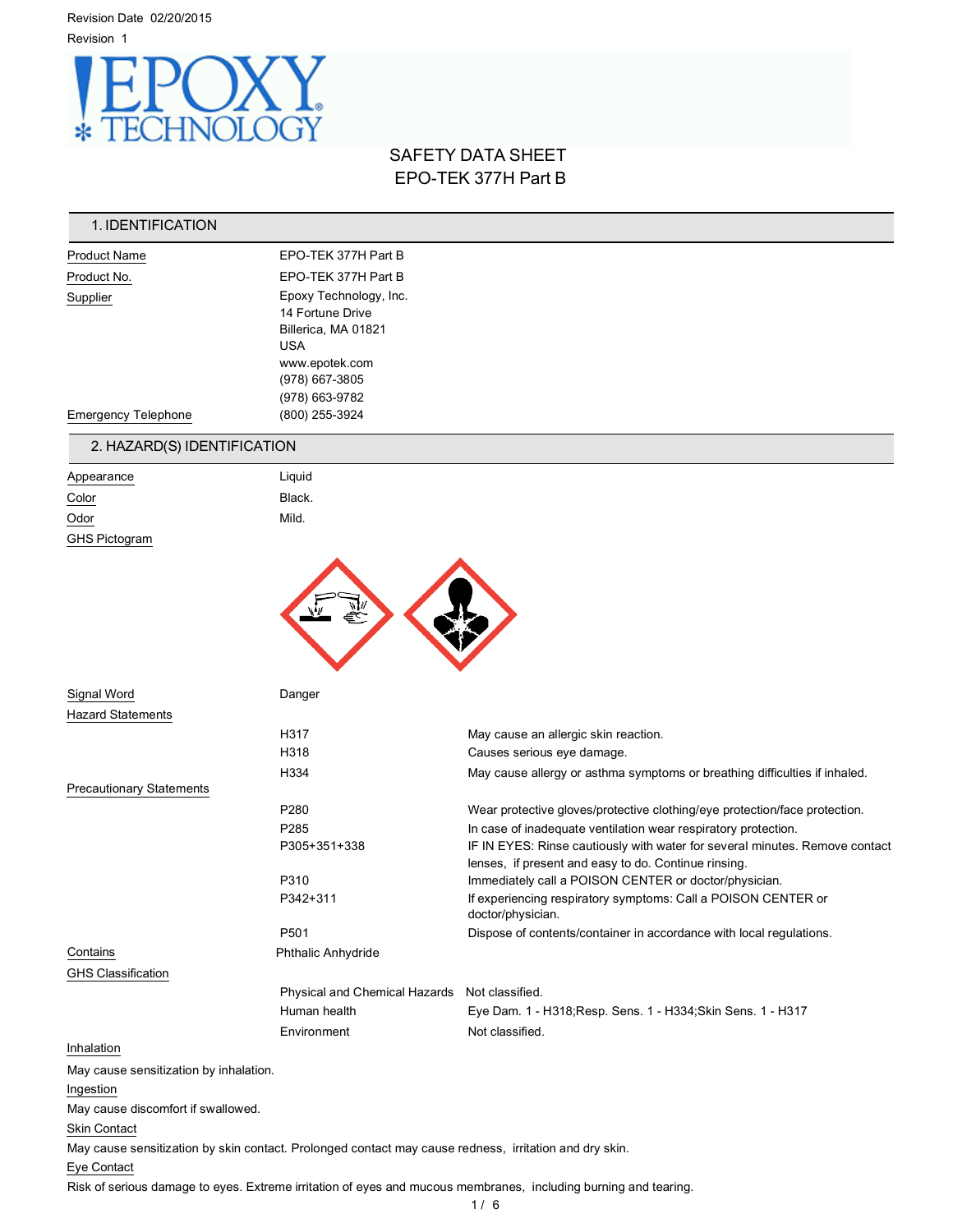## 3. COMPOSITION/INFORMATION ON INGREDIENTS

### Imidazole 1-5%

CAS No.: Proprietary EC No.: Proprietary

GHS Classification

Acute Tox. 4 - H302; Skin Irrit. 2 - H315; Eye Irrit. 2 - H319; STOT SE 3 - H335

Phthalic Anhydride 1-5%

CAS No.: 85-44-9 EC No.: GHS Classification

Acute Tox. 4 - H302; Skin Irrit. 2 - H315; Eye Dam. 1 - H318; Resp. Sens. 1 - H334; Skin Sens. 1 - H317; STOT SE 3 - H335

Substituted Anhydride 60-100%

CAS No.: Proprietary EC No.: Proprietary

GHS Classification

Eye Dam. 1 - H318; Resp. Sens. 1 - H334; Skin Sens. 1 - H317

### 4. FIRST-AID MEASURES

### Description of first aid measures

Inhalation

Move the exposed person to fresh air at once. Keep the affected person warm and at rest. Get prompt medical attention.

## Ingestion

DO NOT INDUCE VOMITING! NEVER MAKE AN UNCONSCIOUS PERSON VOMIT OR DRINK FLUIDS! Rinse mouth thoroughly. Provide rest, warmth and fresh air. Get medical attention.

Skin Contact

Remove affected person from source of contamination. Remove contaminated clothing. Rinse the skin immediately with lots of water. Get medical attention promptly if symptoms occur after washing.

Eye Contact

Remove victim immediately from source of exposure. Make sure to remove any contact lenses from the eyes before rinsing. Promptly wash eyes with plenty of water while lifting the eye lids. Continue to rinse for at least 15 minutes and get medical attention.

### Most important symptoms and effects, both acute and delayed

Inhalation

May cause an asthma-like shortness of breath. Inhalation of dusts during cutting, grinding or sanding of this product may cause irritation of the respiratory tract.

Ingestion

May cause discomfort if swallowed.

Skin Contact

Allergic rash. Prolonged contact may cause redness, irritation and dry skin.

Eye Contact

Extreme irritation of eyes and mucous membranes, including burning and tearing. Corneal damage.

Indication of any immediate medical attention and special treatment needed

### Notes To The Physician

Treat Symptomatically.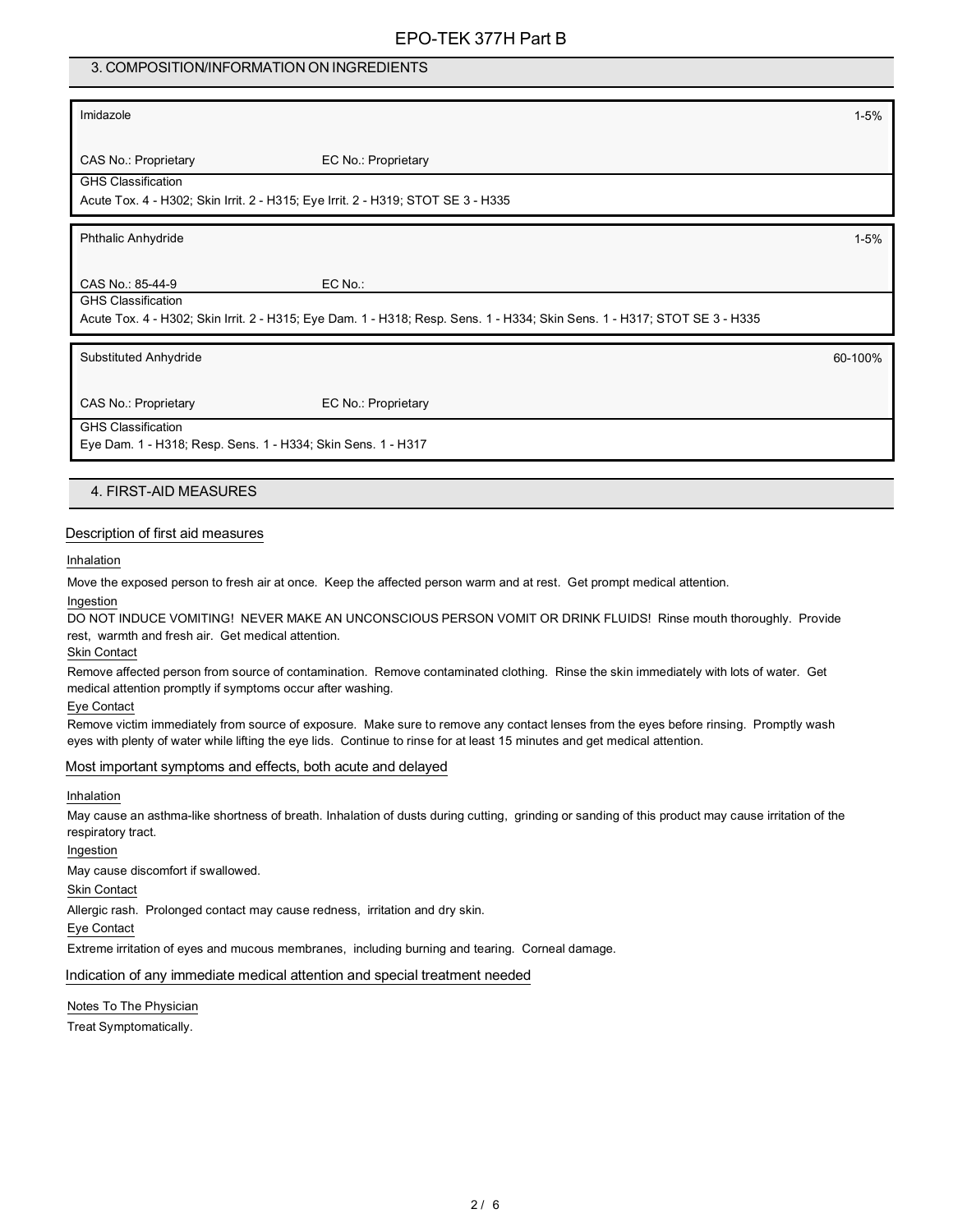# 5. FIRE-FIGHTING MEASURES

Flash point (°C) 93

Extinguishing Media

Fire can be extinguished using: Dry chemicals. Foam. Water spray.

Hazardous combustion products

Thermal decomposition or combustion may liberate carbon oxides and other toxic gases or vapors.

Special Fire Fighting Procedures

Avoid breathing fire vapors. Water spray should be used to cool containers.

Protective Equipment For Fire-Fighters

Self-contained breathing apparatus and full protective clothing must be worn in case of fire.

## 6. ACCIDENTAL RELEASE MEASURES

Personal Precautions

Wear protective clothing as described in Section 8 of this material safety data sheet.

Environmental Precautions

Avoid release to the environment.

Spill Clean Up Methods

Stop leak if possible without risk. Absorb in vermiculite, dry sand or earth and place into containers. Flush with plenty of water to clean spillage area. Do not contaminate water sources or sewer.

Reference to other sections

For personal protection, see section 8.

7. HANDLING AND STORAGE

**Handling** 

Avoid spilling, skin and eye contact. Keep away from heat, sparks and open flame. Do not eat, drink or smoke when using the product. Observe good chemical hygiene practices. Avoid inhalation of vapors.

Storage

Store at moderate temperatures in dry, well ventilated area. Keep container tightly sealed when not in use.

Storage Class

Chemical storage.

Specific end use(s)

The identified uses for this product are detailed in Section 1.2.

| 8. EXPOSURE CONTROLS/PERSONAL PROTECTION |              |                              |            |              |             |         |
|------------------------------------------|--------------|------------------------------|------------|--------------|-------------|---------|
| <b>COMPONENT</b>                         | <b>STD</b>   | TWA (8-hrs)<br>STEL (15 min) |            | <b>Notes</b> |             |         |
| <b>Phthalic Anhydride</b>                | <b>ACGIH</b> | ppm                          |            |              |             | A4, Sen |
| Phthalic Anhydride                       | PEL          | 2 ppm                        | 12 $mg/m3$ |              |             |         |
| <b>COMPONENT</b>                         |              |                              |            |              | <b>IDLH</b> |         |
| Phthalic Anhydride                       |              |                              |            | 60 mg/m3     |             |         |

ACGIH=American Conference of Governmental Industrial Hygienists.

A4: Not Classifiable as a Human Carcinogen.

SEN: Sensitizer.

Protective Equipment



Process Conditions Provide eyewash station.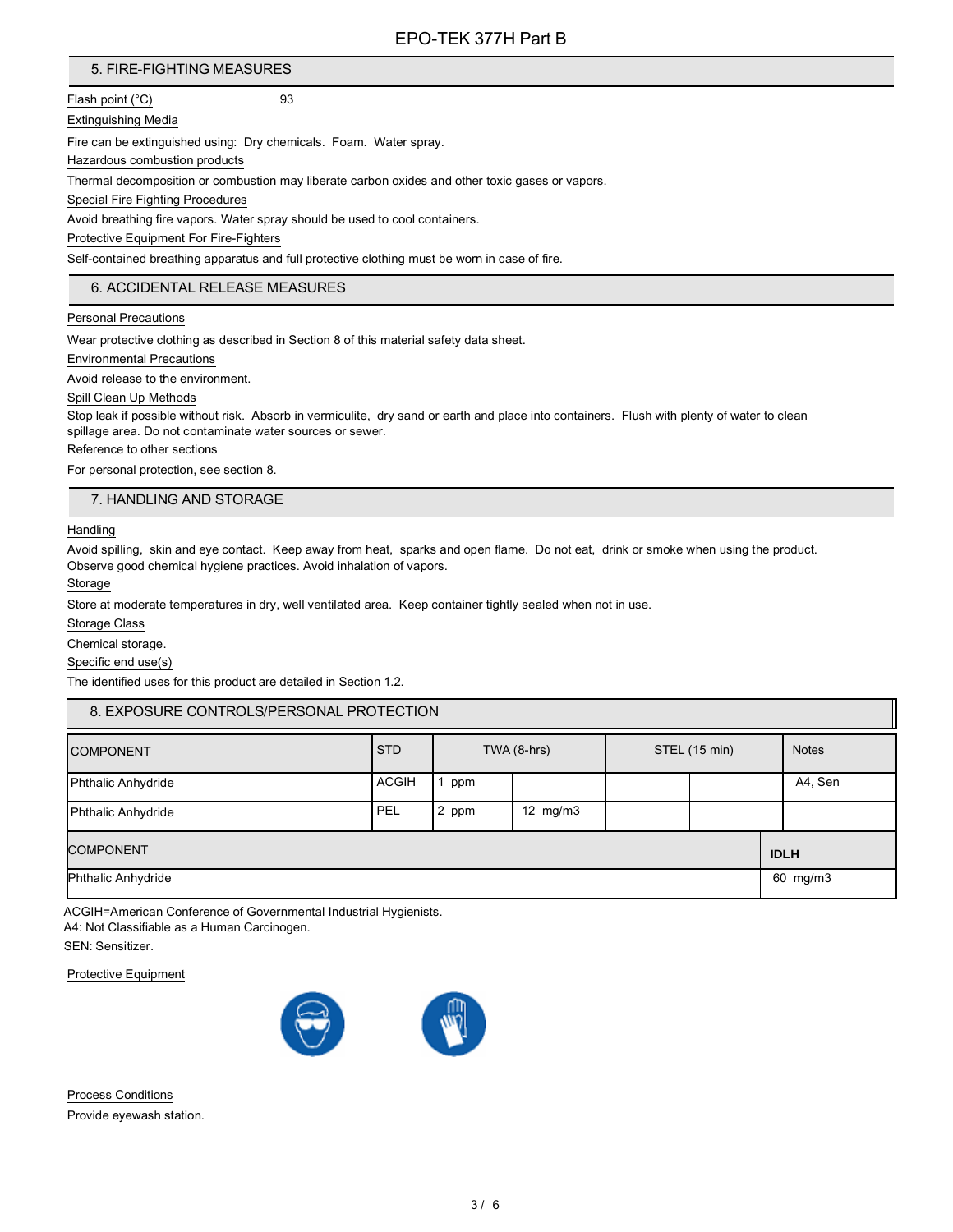### Engineering Measures

Provide adequate general and local exhaust ventilation.

Respiratory Equipment

If ventilation is insufficient, suitable respiratory protection must be provided.

Hand Protection

Wear protective gloves.

Eye Protection

Wear tight-fitting goggles or face shield.

Other Protection

Wear appropriate clothing to prevent any possibility of skin contact.

### Hygiene Measures

DO NOT SMOKE IN WORK AREA! Wash hands at the end of each work shift and before eating, smoking and using the toilet. Wash promptly if skin becomes wet or contaminated. Promptly remove any clothing that becomes contaminated. When using do not eat, drink or smoke.

## 9. PHYSICAL AND CHEMICAL PROPERTIES

| Appearance                | Liguid                     |
|---------------------------|----------------------------|
| Color                     | Black.                     |
| Odor                      | Mild.                      |
| Solubility                | Slightly soluble in water. |
| Flash point $(^{\circ}C)$ | 93                         |

### 10. STABILITY AND REACTIVITY

**Reactivity** 

Reaction with: Strong oxidizing agents. Strong reducing agents. **Stability** Stable under normal temperature conditions. Hazardous Polymerisation Will not polymerise. Conditions To Avoid Avoid excessive heat for prolonged periods of time. Avoid contact with oxidizers or reducing agents. Avoid heat, flames and other sources of ignition. Materials To Avoid Strong acids. Strong alkalis. Strong oxidizing substances. Strong reducing agents. Hazardous Decomposition Products During fire, toxic gases (CO, CO2, NOx) are formed.

# 11. TOXICOLOGICAL INFORMATION

Toxicological Information on Ingredients:

Substituted Anhydride (CAS: Proprietary)

Toxic Dose 1 - LD 50 4, 428 mg/kg (oral, rat)

Phthalic Anhydride (CAS: 85-44-9)

Toxic Dose 1 - LD 50 1, 530 mg/kg (oral, rat) Toxic Dose 2 - LD 50 >10, 000 mg/kg (dermal, rabbit) Toxic Conc. - LC 50 >210 mg/m3/1H (inhalation, rat)

## 12. ECOLOGICAL INFORMATION

**Ecotoxicity** 

There are no data on the ecotoxicity of this product. Degradability No data available.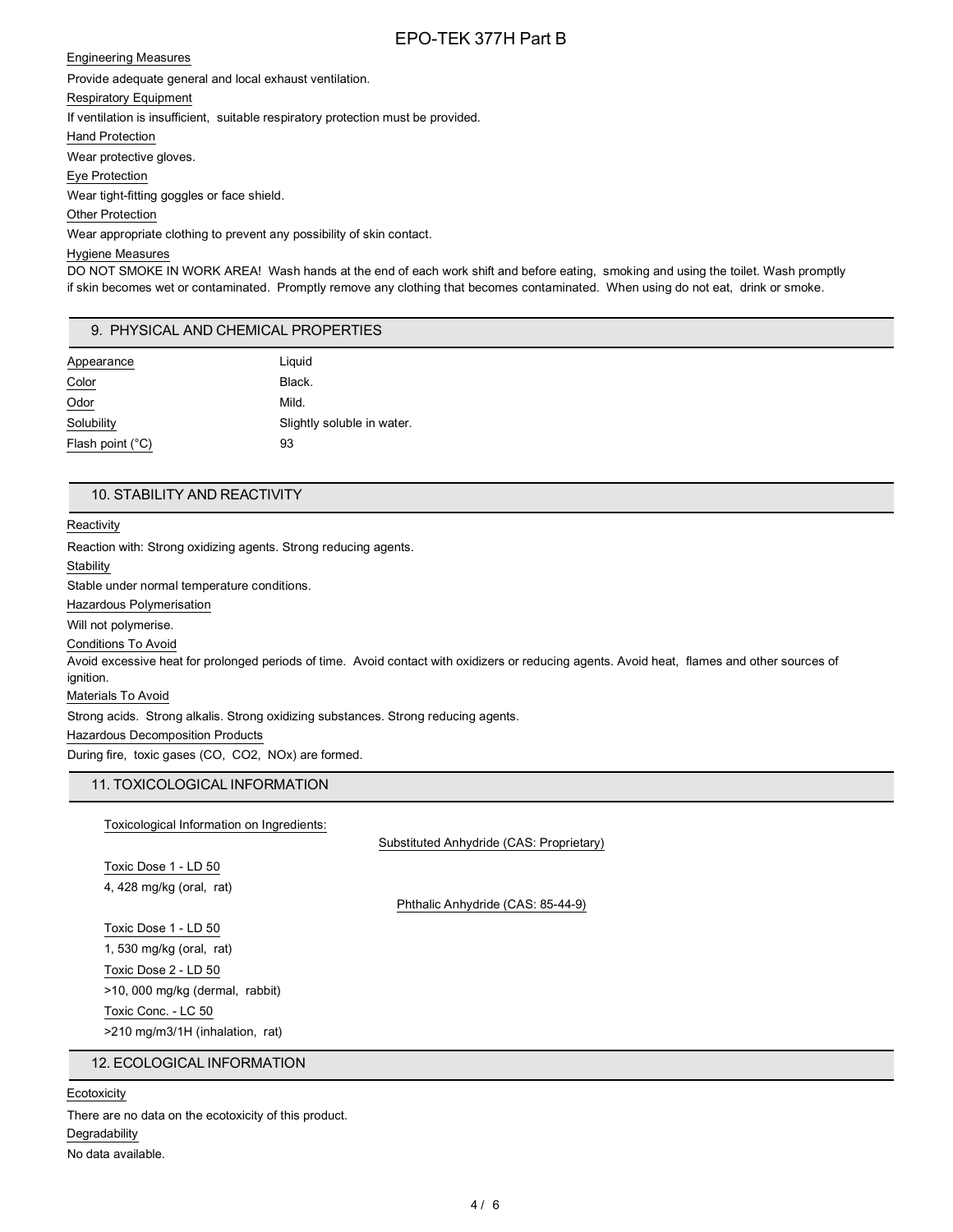Bioaccumulative potential No data available on bioaccumulation. Mobility: The product has poor water-solubility. Other adverse effects Not known.

## 13. DISPOSAL CONSIDERATIONS

### Disposal Methods

Dispose of waste and residues in accordance with local authority requirements.

### 14. TRANSPORT INFORMATION

| General              | The product is not covered by international regulation on the transport of dangerous goods (IMDG, IATA,<br>DOT). |
|----------------------|------------------------------------------------------------------------------------------------------------------|
| Road Transport Notes | Not Classified                                                                                                   |
| Rail Transport Notes | Not classified.                                                                                                  |
| Sea Transport Notes  | Not classified.                                                                                                  |
| Air Transport Notes  | Not classified.                                                                                                  |
| Transport Labels     |                                                                                                                  |
|                      | No transport warning sign required.                                                                              |

### Environmentally Hazardous Substance/Marine Pollutant No.

Transport in Bulk according to Annex II of MARPOL 73/78 and the IBC Code Notes Not applicable.

## 15. REGULATORY INFORMATION

## US Federal Regulations

SARA Section 302 Extremely Hazardous Substances Tier II Threshold Planning Quantities

None of the ingredients are listed. CERCLA/Superfund, Hazardous Substances/Reportable Quantities (EPA) The following ingredients are listed. Phthalic Anhydride; 5, 000 lbs (2270 Kg) SARA Extremely Hazardous Substances EPCRA Reportable Quantities None of the ingredients are listed. SARA 313 Emission Reporting The following ingredients are listed. Phthalic Anhydride CAA Accidental Release Prevention

None of the ingredients are listed. OSHA Highly Hazardous Chemicals None of the ingredients are listed.

### US State Regulations

California Proposition 65 Carcinogens and Reproductive Toxins None of the ingredients are listed. California Air Toxics "Hot Spots" (A-I) The following ingredients are listed. Phthalic Anhydride California Air Toxics "Hot Spots" (A-II) None of the ingredients are listed. Massachusetts "Right To Know" List The following ingredients are listed. Phthalic Anhydride